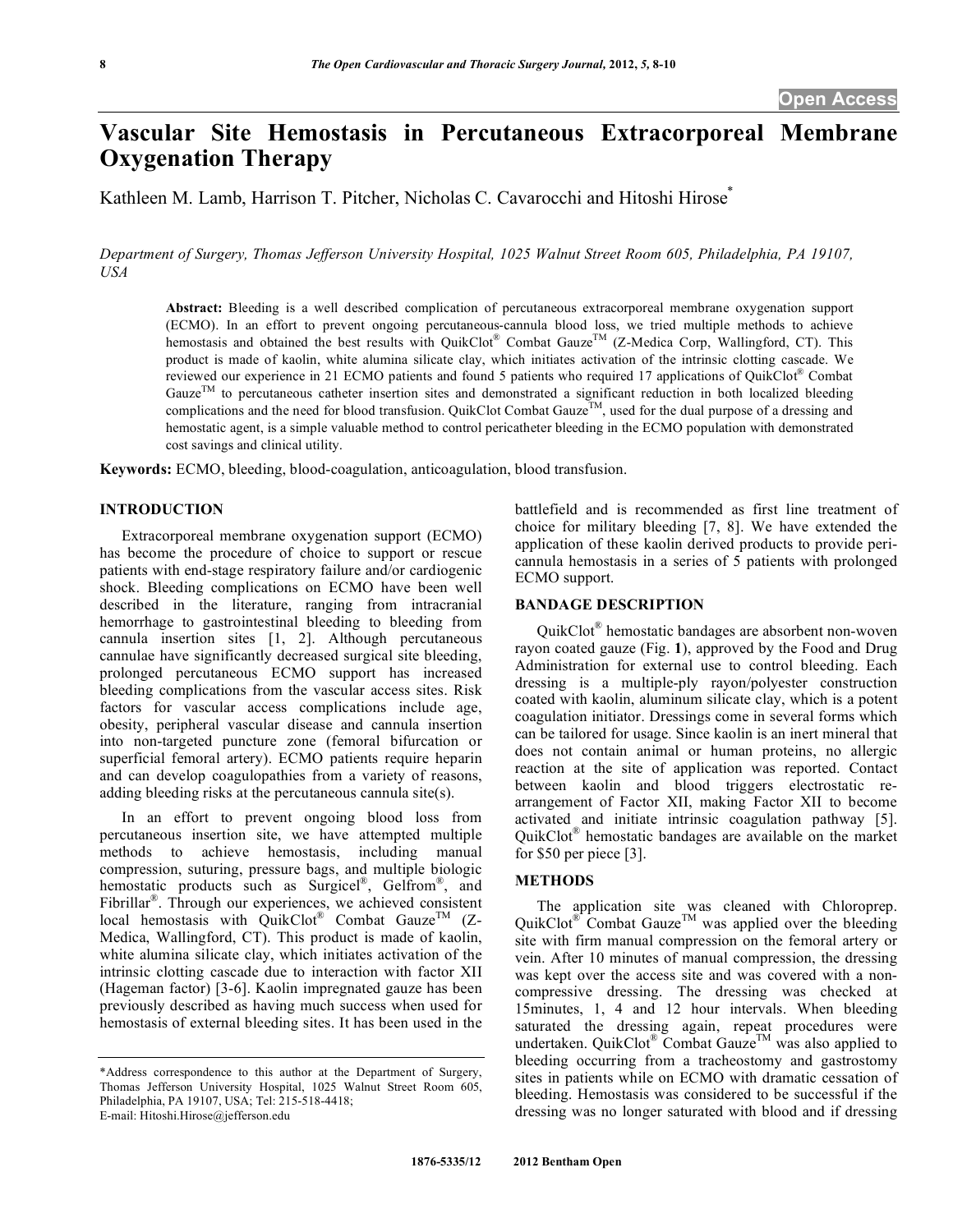changes at cannulation sites were needed less than three times daily.



**Fig. (1)**. An example of the QuikClot<sup>®</sup> Combat Gauze<sup>TM</sup> dressing. **RESULTS** 

 Over a 6 month period, 5 patients among a total of 21 ECMO cases required QuikClot® dressings to control ECMO cannula site bleeding (Fig. **2**). There were 3 males and 2 females with an age range of 21-55 (mean 44). Three patients required veno-arteial ECMO and 2 required venoveno ECMO. The length of ECMO support was 67 days (mean 13.4, rage 9-26 days). QuikClot<sup>®</sup> Combat Gauze<sup>TM</sup> was utilized in 17 applications with hemostasis varying from 4-24 hours before a second application was necessary. The sites of application were: femoral artery (9), femoral vein (3), internal jugular vein (2); other bleeding sites associated with percutaneous procedures while on ECMO included tracheostomy (2), gastrostomy (1). All bleeding sites were controlled with QuikClot® Combat Gauze<sup>TM</sup> within 24 hours. Packed red blood cell (PRBC) transfusion of the patients with excessive site bleeding was 1-5 units of PRBCs/day; however, once the sites were controlled, no more than 1 unit of PRBC/day was required to maintain the hemoglobin level of the patient. No patients required surgical intervention for hemostatic control. There was no site infection or complications related to prolonged application of the hemostatic dressing. All patients were successfully weaned off ECMO and discharged from hospital.

## **DISCUSSION**

 Bleeding from percutaneous catheter insertion sites is a common problem in patients with prolonged ECMO support. Prolonged cannulation to the vessel causes peri-catheter fibrosis, dilatation of the vessel, and catheter dislodgement, which results in continuous oozing from the cannulation sites. Additionally, patients on ECMO always require

#### *Percutaneous Extracorporeal Membrane Oxygenation Therapy The Open Cardiovascular and Thoracic Surgery Journal, 2012, Volume 5* **9**

therapeutic anticoagulation to prevent thrombosis in the oxygenator and circuit. Since platelets adhere to the foreign surfaces of the ECMO cannula and tubing, platelets activation and aggregation is always seen in ECMO patients. This leads to initiation and activation of the clotting cascade and consumption of platelets, often resulting in thrombocytopenia and disseminated intravascular coagulopathies. Severity of patient illness and the presence of preexisting conditions such a liver dysfunction, acidosis and renal failure, may also increase the severity of coagulopathies. Taken together, these factors increase the risk of hemorrhage in patients on ECMO.



**Fig. (2).** QuikClot<sup>®</sup> Combat Gauze<sup>™</sup> is applied to the arterial and venous ECMO cannula of the groin.

QuikClot<sup>®</sup> Combat Gauze<sup>TM</sup> is a simple and effective local hemostatic agent used in the battlefield with success without any serious complications [8, 9]. Direct contact of the QuikClot<sup>®</sup> Combat Gauze<sup>TM</sup> to the bleeding site with manual pressure was enough to control the bleeding in majority of patients [8, 9]. In an animal model, Quick Clot successfully controlled bleeding from a large vessel injury to the femoral artery and vein [10]. In a swine model, catheterrelated femoral vessel injuries were successfully controlled within 5 minutes by QuikClot<sup>®</sup> [11]. Other than trauma, QuikClot<sup>®</sup> Combat Gauze<sup>TM</sup> has been used for hemostasis after catheterization, dialysis and interventional radiology. Pahari reported appropriate hemostasis with QuikClot<sup>®</sup>in 97% of patients who underwent catheterization [11]. However, application of QuikClot® Combat Gauze<sup>TM</sup> to ECMO cannulation sites has not been described. QuikClot® Combat Gauze<sup>TM</sup> is the most cost-effective product compare to other hemostasis products. Other hemostatic products such asSurgicel®, Gelfrom®, and Fibrillar®.

 Our protocol for peri-cannula bleeding in patients with ECMO is simple. The bleeding from the cannulation sites is effectively controlled without the need for surgical exploration. Our observation might result in a reduction of multiple blood transfusions, a lower healthcare cost and faster patient recovery. This technique is now used routinely at our institution for patients on ECMO.

# **ACKNOWLEDGEMENT**

Declared none.